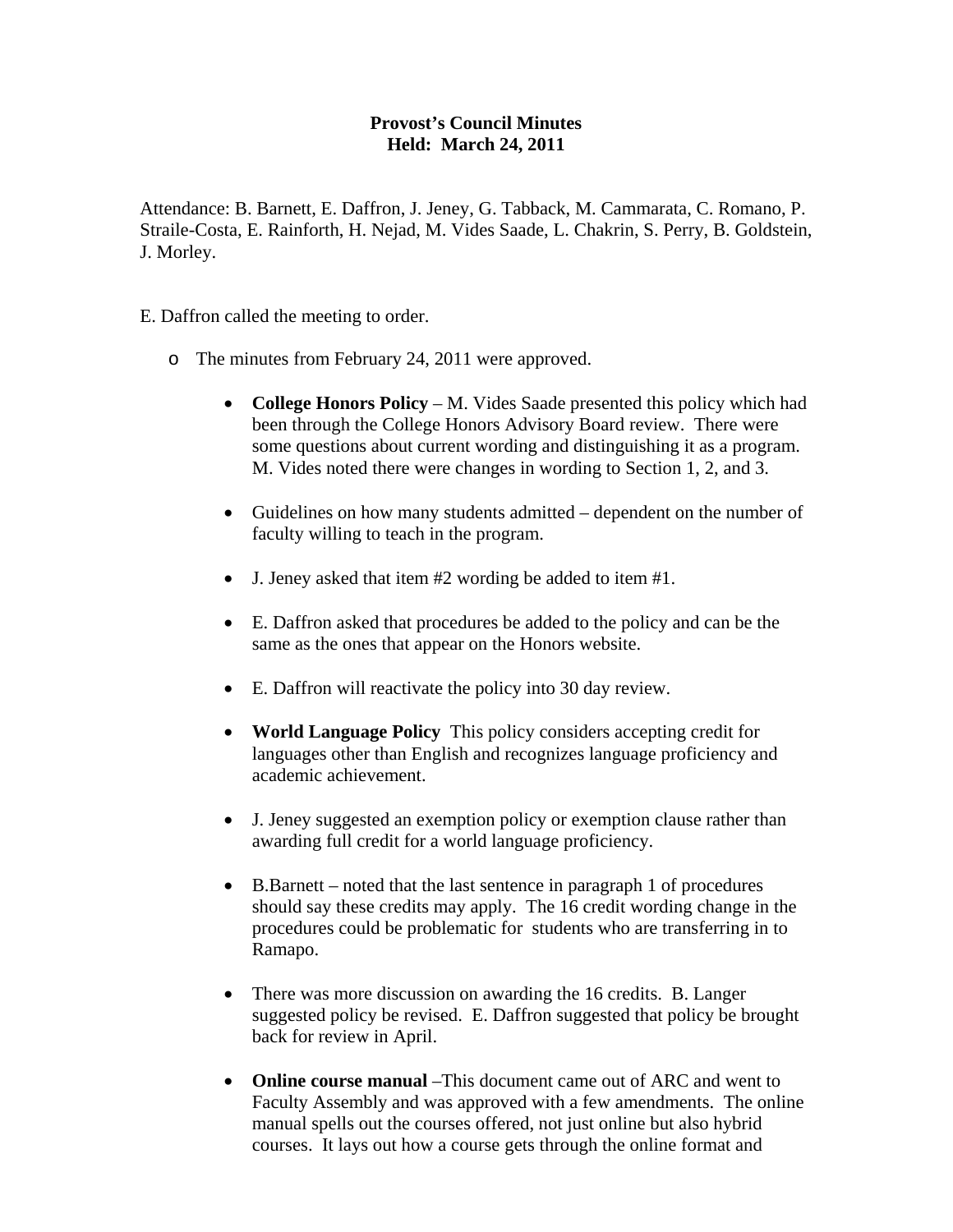scheduling. It indicates that the college will provide certain technological support.

- There were Issues with different software used by both student and instructor.
- E. Rainforth pointed out that faculty should use technology/software provided by ITS to ensure maximum accessibility and security for both parties. It has been built in to the policy that if you are not using Moodle than you are not being fully supported. A federal mandate states that Ramapo must be able to demonstrate security. B. Barnett suggested that a line to added to the policy that should a faculty member elect to use additional products that are not supported by the college the faculty should ensure that access to the product is through Moodle.
- J. Morley asked about face to face classroom teaching, security and how to prove who is taking the online course. Federal mandates state Ramapo instructors must be able to prove that the student is taking the course. Students taking a Ramapo course must provide an ID- or a scan to the professor. It is implicit that Ramapo will follow the security system mentioned in the ARC manual.
- S. Perry asked if faculty are trained to use these security measures. Rainforth stated it hadn't been in the past.
- Logistics of student's responsibility: J. Jeney asked about this and how the instructor would know if student had completed online tutorial to help with readiness for an online course. A student can be strongly advised by CAAFYE against taking an online course but CAAFYE cannot prevent students from registering for them.
- Some students are not prepared to take online courses. Caafye has developed an online tutorial. If students fail this tutorial they are strongly advised not to take the online course. There was a followup question about instructors being notifed about unqualified students. Instructors can be notified but it will be more complicated to do this.
- Another amendment put in by faculty assembly strike out  $#2$  page 3 Sufficient student demand exists for the course titles.
- Discussion on monitoring online course load of residential students. This is an enrollment concern as there are lots of students looking to come To Ramapo and live on campus . If someone does live on campus and spends the majority of time sitting in their room not taking face to face courses – then they are not considered as engaged on campus.
- E. Daffron requested that this procedure be activated into a 30 day review. All comments for or against specific parts of the procedure should be put